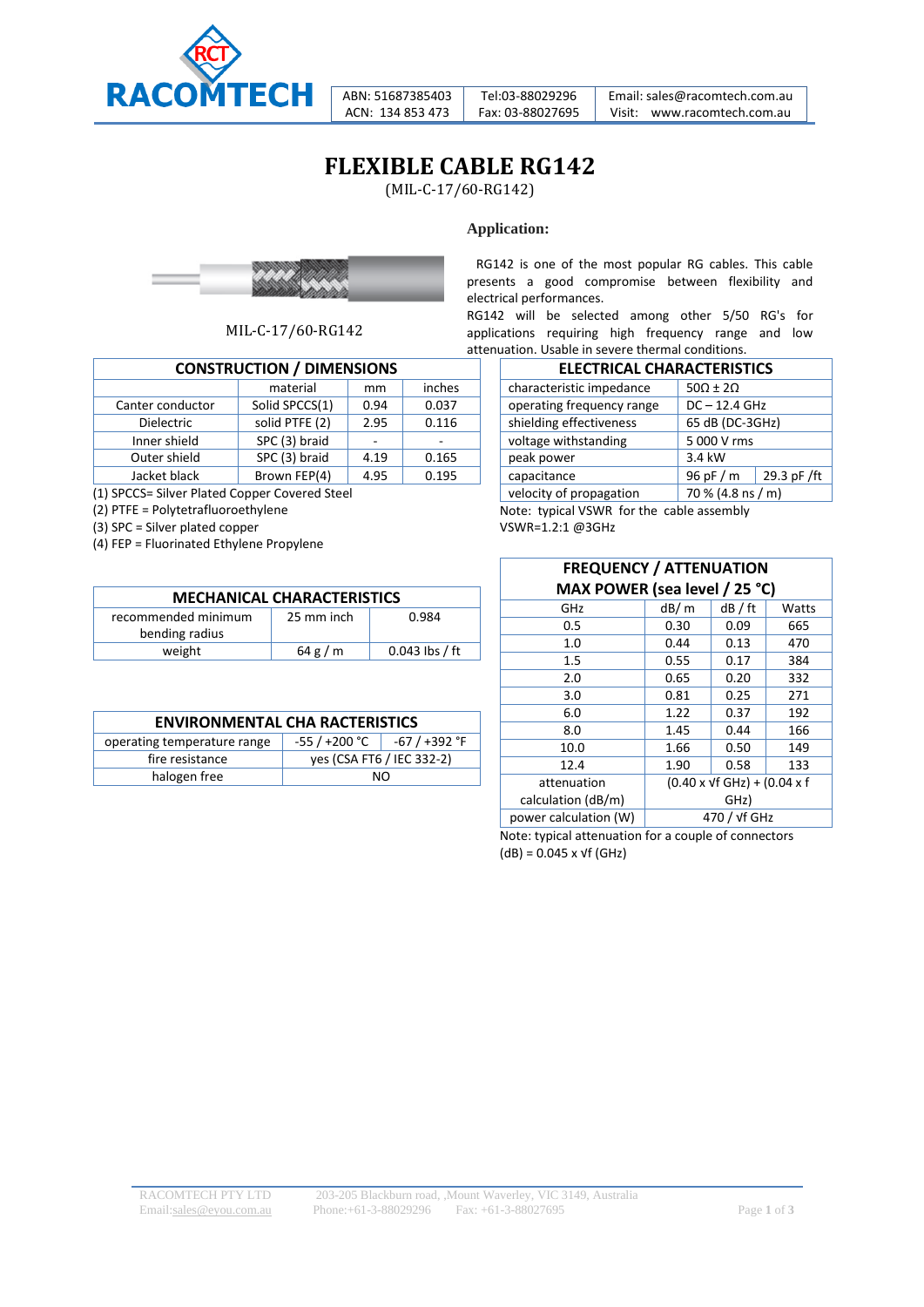

ABN: 51687385403 ACN: 134 853 473

Tel:03-88029296 Fax: 03-88027695 Email: sales@racomtech.com.au Visit: www.racomtech.com.au

### **FLEXIBLE CABLE RG142 ASSEMBLES**



- TYPE COAX CABLE
- CONNECTOR ON END A
- CONNECTOR ON END B
- LENGTH: Standard = overall length ( or please specify if length between references planes ) • length tolerance (standard =  $\pm 2\%$  )

| <b>FLEXIBLE CABLE RG142 ASSEMBLES</b> |                                        |                   |                      |       |
|---------------------------------------|----------------------------------------|-------------------|----------------------|-------|
| SKU                                   | Model                                  | End A - Connector | End B - Connector    | Photo |
| 00-0305                               | N male to N male RG142-<br>XX.XX(M)    | N male straight   | N male straight      |       |
| 00-0306                               | N male to N female RG142-<br>XX.XX(M)) | N male straight   | N female BH straight |       |
| 00-0336                               | N male to SMA male RG142-<br>XX.XX(M)  | N male straight   | SMA male straight    |       |
| 00-0307                               | N male to BNC male RG142-<br>XX.XX(M)  | N male straight   | BNC male straight    |       |
| 00-0308                               | SMA male to SMA male<br>RG142-XX.XX(M) | SMA male straight | SMA male straight    |       |
| 00-0313                               | TNC male to TNC male RG58-<br>XX.XX(M) | TNC male straight | TNC male straight    |       |